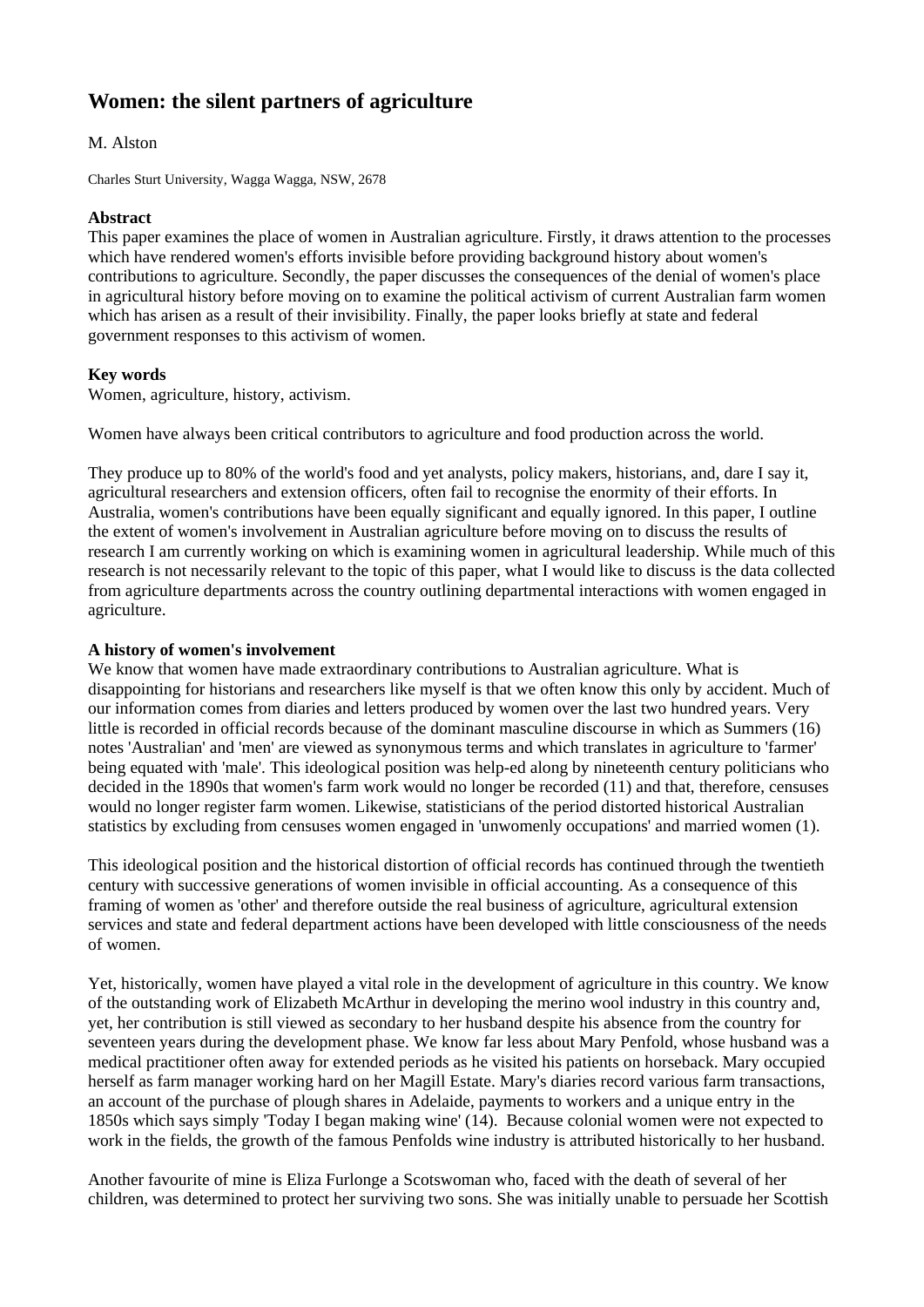businessman husband of the wisdom of moving to Australia so she set about organising the venture herself. In 1826 she walked over 1500 miles on foot through Saxony and Prussia gathering fine Saxon sheep. One hundred were gathered and herded to Hamburg and shipped to Hull where Eliza and her two sons walked them to Scotland for shipment to Australia. Before she could do this, the new Australia Company which was established in Britain to take advantage of the new colony's opportunities, bought the first shipment, so Eliza repeated the journey twice more. Each time she gathered a flock for her sons who were sent to Australia with the sheep where Eliza and her husband joined them. The Melbourne Age in 1908 described Eliza Furlonge as someone who had 'notably stimulated and largely helped to mould the prosperity of an entire state and her name deserved to live for all time in our history' (reprinted Wagga Wagga Daily Advertiser January 27 1989). It is discouraging that very few Australians recognise her name or realise the significance of her achievements.

These three examples serve to highlight the outstand-ing efforts of some great Australian farm women. What I would also like to point out is that generations of ordinary Australian women have laboured in agriculture and their efforts have been ignored by those with the power to misrepresent. Lake (11) notes the efforts of the soldier settlers' wives in Victoria in the early part of this century who worked alongside their husbands in cruel conditions. Evidence to the 1925 Royal Commission on Soldier Settlement suggests that most farms, particular-ly in the dairying area, were unviable without the unpaid work of a wife. Women were cruelly overworked and many reported their health breaking down (11). The following quotes from women's letters to the Country-man newspaper were reprinted in Lake's book.

*If a farm won't pay without women having to make slaves of themselves in this fashion, well the quicker we give them up the better ...* 

*In the dairying districts one story only is needed – that of over-tired mothers and the slavery of little children. Men must be roused to take some action ...* 

*I have been on a farm 25 years, and before my health broke down, I always helped with the milking and when we sent our milk to the city I was always in the sheds at 5am. Now at just 50, I am completely broken down ...* 

Despite the repeated theme of extreme hardship, until Lake's detailed investigation, the efforts of these women were not officially recorded or acknowledged.

I draw your attention also to the efforts of Australian farm women during the 1950s and 1960s. When I conducted research with farm women in 1990-1, I was at first astounded and then dismayed to find that women had made very significant contributions of which I had been unaware and which received little mention in the agricultural texts and history books. I am referring to the small enterprises and subsistence production conducted by women in many areas of this country. It was not unusual for women to run their own enterprises, funds from which were used to pay the consumption costs of the family. I found women who had run up to 1000 hens for egg production and meat, others who had turkeys, and still others who sold cream and butter. Most of these women had also produced their own vegetables and made most of the family's clothing. What is significant about their achievements is that the money produced or saved, freed the farm from having to cover family expenditure. Yet, we do not acknowledge that these farms were anything but efficient production units and no account is given of the efforts of women to ensure their continuity.

I would argue that the work of women continues today to subsidise farm production units in this country. A modern version of women's unacknowledged efforts takes the form of off-farm work. At the end of the twentieth century, Australian farm units are struggling to maintain viability and many are forced to rely on off-farm income to survive. My research indicates that 50% of women are working off-farm to provide essential food or consumption items for their families (2). This figure corresponds with the Office of Status of Women findings in the Life Has Never Been Easy Report which found that 47% of respondents work off the farm for income (13). Far from being the most efficient farm production units, as we are led to believe by industry leaders and government representatives, family farms in this country rely on the efforts of predominantly women and some men working off-farm to produce the income to remain viable. Yet, their efforts are still not being factored into the analysis of agricultural profitability in any significant way.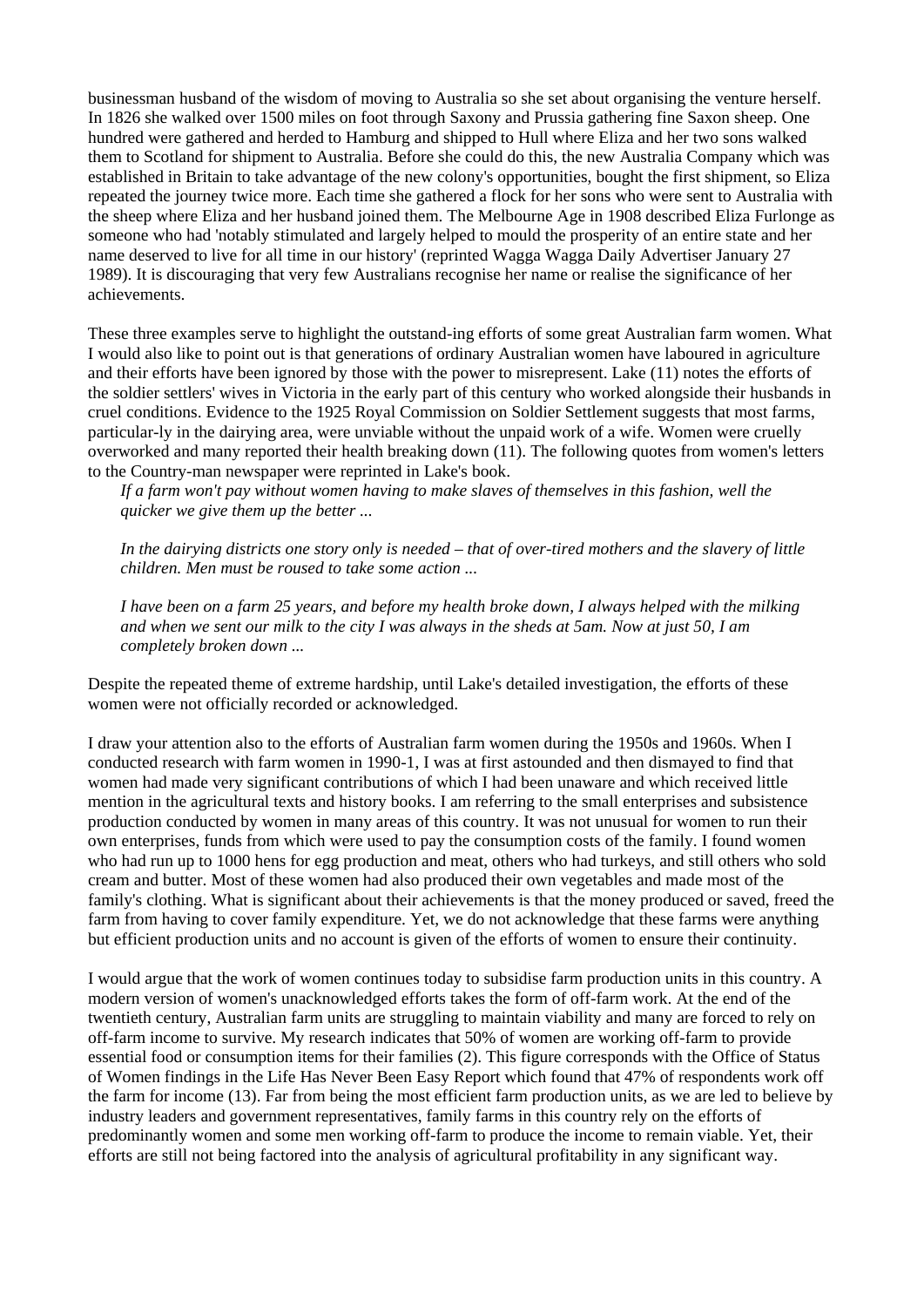It is also worth noting that women are now increasingly evident in the technical and scientific fields of agriculture. There are many female agronomists making a serious impact on the nature of Australian agriculture and, yet, we need to remember the sobering fact that women only gained entry to most agricultural colleges in this country in the 1970s.

#### **The consequences of the denial of women's contributions**

As a result of the whitewashing of women's history in agriculture, we have a distorted view of agricultural production. We note, value and count the physical work of agriculture which is most often done by men and we ignore the value of the work done by women. The discounting of women continues to the present time much to the despair of farm women. Let me draw your attention to the Australian Farm Journal's February 1997 edition which outlined a list of the top 100 movers and shakers in agriculture. How many women were included? Forty? Thirty? Surely ten? In fact, only three women made it on to the list – even Dr Wendy Craik, Executive Director of the National Farmers' Federation (NFF) missed out! Such an outcry from women followed this publication that the July edition contained a list of the top 100 women in agriculture and the editor noted he was surprised 'to discover such a vast pool of talent' (6). This story provides telling evidence that significant commentators and analysts are still comfortable about completely overlooking women.

As a consequence of their invisibility, women have suffered in a number of ways. Not only have they been denied agricultural training until recent times but, significantly, because agriculture is equated with men, women have been overlooked as future inheritors and farmers leaving many young skilled women with no access to the resources of agriculture. The most evident point of entry to agriculture for women is through marriage, a tenuous link which often gives little legal status and makes them secondary in negotiations with extended families. Further, departments of agriculture and other government agencies have tended to direct their efforts towards male farmers providing women with little access to information and advice (12). This situation is compounded by the lack of attention paid by such agencies when organising information sessions to ensuring that venues and times are women-friendly. Much agricultural literature is gendered and directed at men from a male frame of reference. We are all familiar with advertisements directed to 'the Man on the Land'. There are many such references which denote agriculture as a masculine activity. Additionally, research funding bodies have for many years largely overlooked women's issues or failed to incorporate women as research subjects.

A further not unwelcome consequence of the denial of women's history in agriculture is the increasing political activism of farm women through the difficult period of the 1980s and 1990s. Younger, educated women, working in a number of areas, including on farm, off farm for income, and in the community (papering over the cracks left by the withdrawal of services), are questioning their invisibility and the lack of acknowledgement of their efforts. The movement by women, begun in Victoria and gradually sweeping across the country has had a number of significant mile- stones including the International Women in Agriculture Conference in 1994, the First National Rural Women's Forum in 1995 and the National Forum on Women in Agriculture and Resource Management in 1997. As well, women's activism has seen the development of Rural Women's Network units in Victoria, NSW, Queensland and Tasmania and a national unit in the Federal Department of Primary Industries and Energy. Constant themes at these gatherings include the demand for women's work to be acknowledged, for women to be made visible in agriculture, and for women to gain equitable representation on decision making bodies. As well, they are seeking continued funding for their networks. Further, women have been vocal about a number of social justice issues including the need for child care, for education and training, for access to advanced telecommunications, for improved health and welfare services and for employment opportunities in the bush (3). At these gatherings women have been forthright about the barriers they face in rural Australia including the impact of traditional assumptions about women, gender discrimination, lack of access to positions of power, inappropriate selection criteria, 'old boys' networks, a lack of a sense of ownership of their industry, organisational structures which exclude, a lack of acknowledgement of women as critical clients, policies which are not inclusive of women, the burden of the expectation that women will perform unpaid voluntary work, family responsibilities and lack of child care (3).

## **Consequences of women's activism**

Women's activism has caused a shift in attitudes and the beginnings of a reappraisal of the business of agriculture. In 1995, the Australian Bureau of Agriculture and Resource Economics (ABARE) produced a new booklet of statistics entitled Women on Farms (9). While this is a welcome addition to the statistics of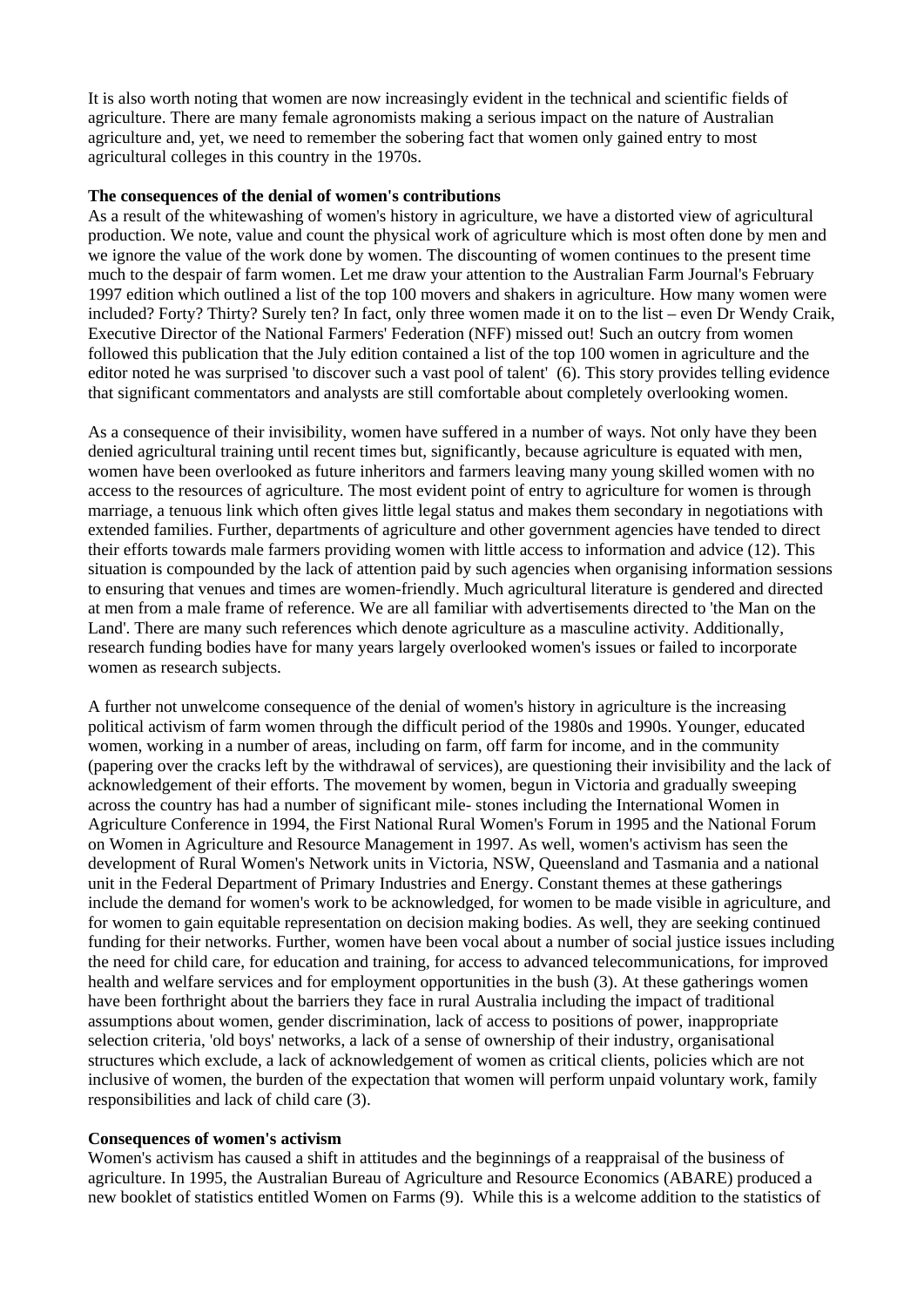farming, elsewhere (5) I have criticised the publication for not going far enough in its counting of women. We do know that the number of women who are paid workers in agriculture has increased from 15% to 32% over the last fifteen years and that women now make up 40% of agricultural business partners (15). However, official recording agencies are still not defining what is counted as 'work' or dissecting the contributions of partners to a degree that would expose women's contributions in what might be considered unpaid effort or effort that supports and sustains production and rural community viability.

However, further evidence of a new mood of acceptance is apparent in the national and state responses to the National Forum on Women in Agriculture and Resource Management. All states and the Northern Territory have produced a state action plan outlining their proposed efforts in dealing with women. DPIE has also produced a National Action Plan. These plans demonstrate that, across Australia, departments recognise that women have been treated poorly in the past and that there is good will to move forward on women's agendas. It remains to be seen whether good will translates into concerted action.

Perhaps more significantly, the activism of women has led to new research efforts around women's concerns being funded and to new evidence that women are critical partners in agriculture. One of the best examples of this work in recent times has been the Missed Opportunities project conducted through the Rural Women's Unit, DPIE, in 1997 (7). This project, using economic modelling, reveals, by counting the value of women's work on-farm, their off-farm waged work, and their household, volunteer and community work, that women contribute 48%, or \$14 billion, of total real farm income. This is a figure which women can readily relate to and which renders laughable the discounting that has occurred over the last two hundred years.

## **The nature of Government's responses**

I want to turn briefly now to my current research project on Rural Women and Leadership and to draw on one small part of that research in furthering our understanding of how women have been rendered invisible in agriculture and why they are truly viewed as the Silent Partners in Agriculture. As part of this research, I have conducted in-depth interviews with key personnel at senior levels in Departments of Agriculture across the country. Many, but not all of these key informants, are women and all are at Senior Executive Service (SES) levels of their relevant departments. Because of the very limited number of women at SES levels particularly in agriculture, I intend to protect these informants by limiting reference to their states or positions.

As I have pointed out, rural women's issues are on the agenda in all states and the Territory. However, it is noteworthy to study the structures through which women's issues are being addressed. In most states there are women's affairs or women's network offices with many departmental staff noting that these developed, not as a departmental initiative, but as a response to rural women's advocacy. Many women's areas are in agriculture or rural communities departments although in one state they have found an obscure home in Treasury. Almost all reports suggest they are understaffed. Nevertheless, their existence as a result of women's advocacy provides irrefutable evidence that the existing departments did not see women as clients and were not responding to their needs. The state plan initiatives which have emerged from the National Forum in 1997 will hopefully go some way towards changing depart-mental environments which see women as 'other' or outside the norm of traditional clientele. My research suggests that the motivation is strong in many quarters, however, I am disheartened by the report of one interviewee who stated that at the senior executive level (where very few women are involved) in her state the item on the state plan for women was treated with great hilarity.

*I'm trying to be diplomatic here ... there was a discussion of the [Forum] items ... this was put down the end [of the agenda] in a somewhat disparaging manner and there was a lot of 'ho, ho, hos' about it. I thought 'shit how far have we come'? ... look there is an 'old boys club' we've got there.'* 

One also wonders at the continued motivation within departments and the fragility of the gains made when senior executives report that a change of government can harm the advances made by women. This has already happened in Victoria and in South Australia where we had a change of government and so all the womens' stuff really came to a halt. In South Australia, for example, the Rural Women's Network was renamed the South Australian Rural Network!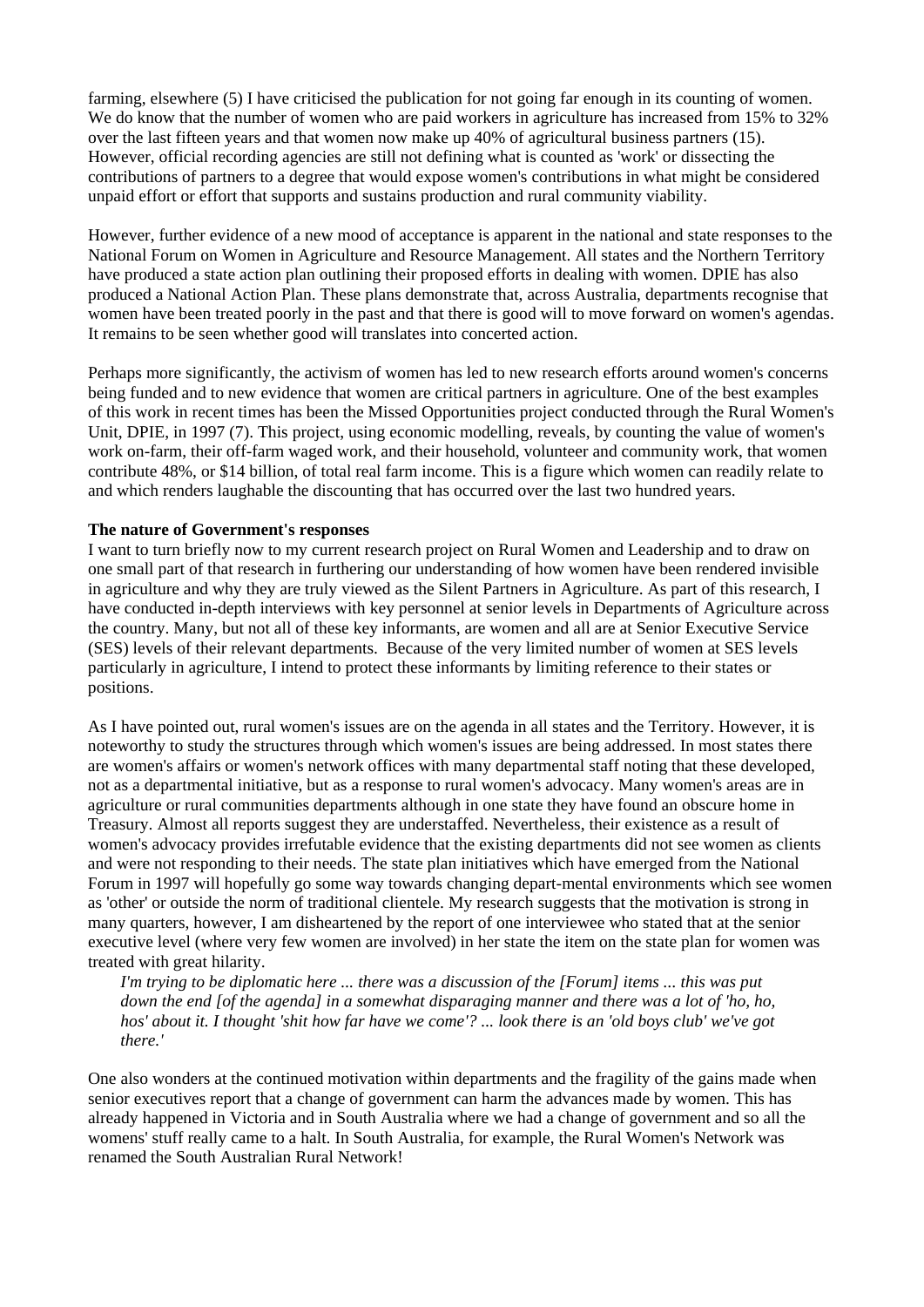Departments must necessarily examine their client base to determine their program delivery. For too long delivery has been aimed at male farmers, a process which excludes women. Consequently, when women's needs are addressed they are seen as add-ons and separate to core business. In times of political change, these services may then be viewed as dispensable. One of the key initiatives in mainstreaming women is the development of gender inclusive language. I draw your attention to the Primary Industry South Australia (10) report Valuing Women as Customers which outlines some very useful strategies to allow the inclusion of women as mainstream clients.

In many states interviewees noted the importance of the Minister in creating a climate of acceptance of women as clients and in allowing women into leading policy positions. In one state it was noted that the Minister provided support to the state farmer body for the processes of exclusion of women from key Board positions.

*Oh yes, it's a closed shop actually, it's a boy's club and that is how they want to keep it themselves ... we also have an extremely conservative Minister who identifies very strongly with the [state farmer body]. So there is no great incentive to change. ...The Minister doesn't interfere. When you are looking for an invitation [to fill] a board position it will go to them rather than the department and so he is one of them almost.* 

This state contrasts markedly with another where the Premier wrote to all Ministers insisting that representation of women increase.

In our case our Minister has written to each of the chairs of the Boards and Authorities in his porfolio and also to the chief executive officers of the agencies ... that is making known the Premier's wishes and also putting forth some strategies on how they can go about that ... the Premier wants a report back in six months ... on progress ... there has even been some talk about having the progress as part of performance agreements with those chief executive officers.

There would be no prizes for guessing which state will improve representation of women and access for women to the business of government. Support from the top, at Ministerial and departmental level, is essential to allow change.

Meanwhile, at industry body level, there appears little motivation for gender equity. In several states and at Federal level, the slowness of change within industry bodies has caused departments to set up alternative access for women to allow them some influence on policy. Thus, rural women's groups are being given infrastructure support to allow them to act as an alternative source of advice to government. That this strategy has had to develop indicates that farmer bodies are negligent in their efforts to facilitate access for women to their representative structures.

One disturbing fact to emerge from the interviews held with key departmental officers was the problems experienced by women within the departments associated with agriculture. Many reported an almost hostile climate to women at senior levels and some complained of outright harassment.

*Women don't progress through the management structures as much as men ... in a department like agriculture [there] is a very blokey culture.* 

I have really hit my glass ceiling here ...We have just had an audit ... and we have come out badly ... if you just look at what's happening and where women are at and not at in the agency, you know that there has got to be things wrong. But now that we have had these audits on our systems and processes, you know that it is clear that there are real problems ... We didn't even have a grievance officer here. There are no antiharassment programs in place ... there are still managers who think in spite of concerns expressed by some of the women staff that it is okay to have full length nude women on the back of doors in offices ... A lot of men also are feeling increasingly uncomfortable because the place is not sensitive to women...

It is difficult to imagine how such agencies can adjust to demands to focus on delivery of services to women external to the department when within their own organisations female workers are feeling marginalised and harassed. While some departmental responses to women's activism have been wide-ranging and laudable, they appear to be reactive. Women are still outside the core business of agriculture, viewed as 'other', facing hostility and lack of access to essential information. Departments and key personnel associated with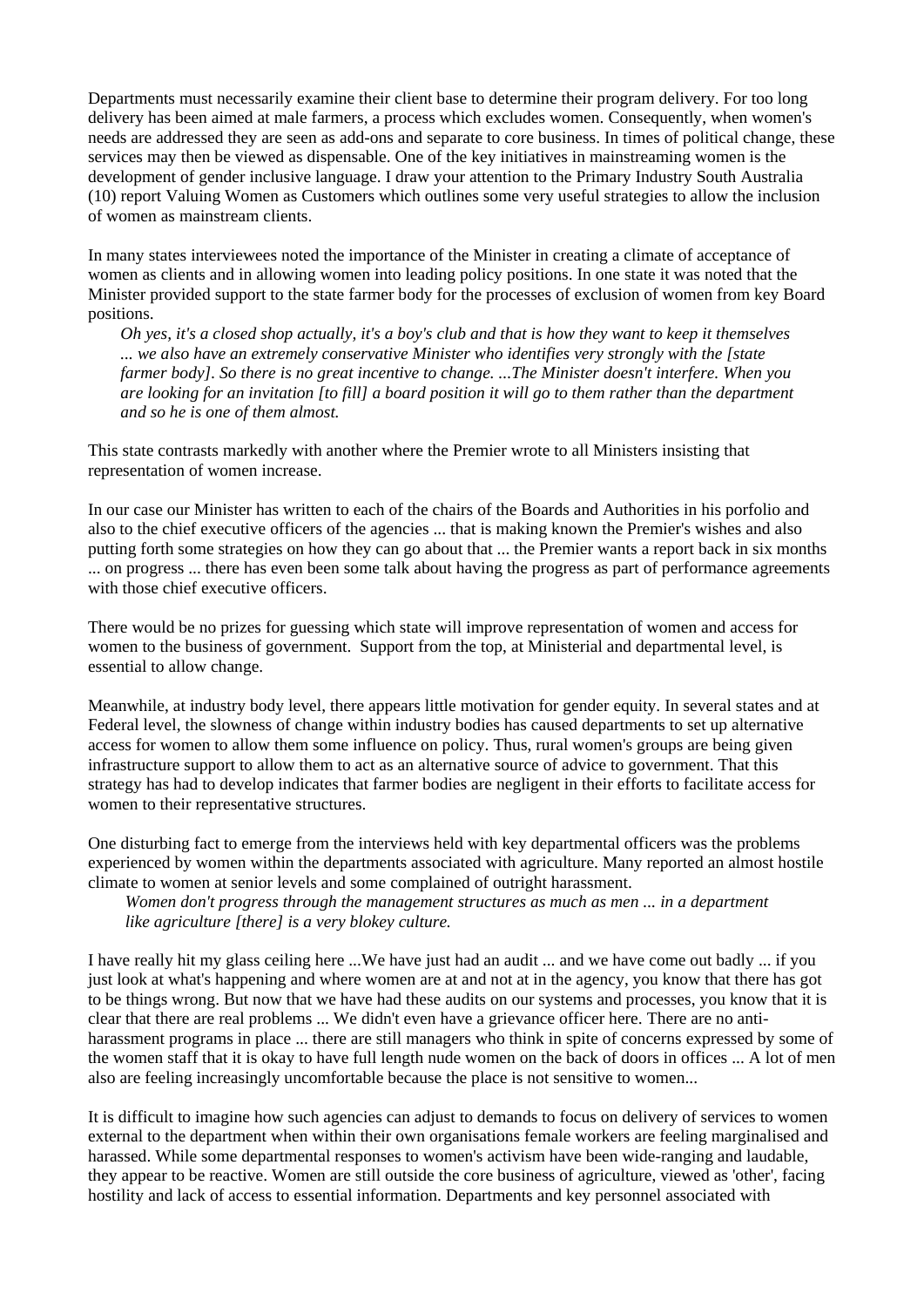agriculture must act to overcome bias in their own departments and workplaces, in the industry bodies with which they come in contact, and in the wider farming community. Women cannot make changes on their own because of the enormity of the structural and attitudinal resistances they face.

## **Conclusion**

The public face of Australian agriculture has largely been an uncompromisingly male domain. Women have been ignored or marginalised and treated as incidental to the core business of agriculture even when their contributions to agriculture are substantial. When assessing why women remain the silent partners of agriculture, many commentators have taken comfort from stating that the problem lies with women – they are not interested, they have other interests, they are not putting themselves forward, they lack confidence or skills or qualifications etc etc and therefore we can afford to ignore them because although there is a problem the problem is women (4). Such simplistic assessments ignore the historical neglect of women. They ignore the structural impediments which have restricted the recognition and accommodation of women. As I have outlined these impediments include the lack of proper accounting of women's efforts, the lack of recognition of the importance of women's work to the business of keeping agriculture viable, and the lack of cultural acceptance of women as farmers. The core of the problem lies with the association of farming as a male activity rendering all of women's efforts to the periphery as mere 'help'.

What I have attempted to do in this paper is to open up the possibility that the problem does not lie with women. In fact, it has been women's activism that has forced a reassessment of the agenda. The problem more truly resides with the way services are developed and delivered, with the language used, with the structural impediments which restrict women's careers in agriculture both within and outside the departments, and with the 'culture' which surrounds agriculture.

If we are to allow women to become other than silent partners, then we must change our very thinking about the business we are in. We must view women as equal partners, open and receptive to changes and developments in agriculture, but who have for too long been denied access to information. Currently we are overlooking the talents and energy of half our farming population. Quite apart from the fact that this does not make sense in a social justice context, it also does not make sense economically.

You will need to work hard to gain the confidence of women. Years of neglect have made women feel unwelcome. Yet, at the conferences I have attended over the last several years, women have been crying out for information, field days and courses that are targeted to them.

We must think carefully on the words of one women farmer. Women have a lot to offer but this potential is not always realised. Women can be stifled by the strong attitudes and traditional expectations about what they can do '(8).

That 48% of real farm income in Australia is contributed by women must count for something. I suggest that you assess your own programs and practices- is the language gender inclusive? Are the times and locations women friendly? Is a women-only course a suitable option? Are you reaching isolated non-English speaking background farm women? Do you include women in your discussions during farm visits? These are all issues that must be assessed to ensure that women are not being excluded from information exchange in agriculture. My challenge to you is to break down the barriers that freeze women out of agriculture and prevent them being recognised for their enormous contributions to agriculture.

## **References**

- 1. Alford, Katrina. 1986. Labour History. 51, 1, 1-10.
- 2. Alston, Margaret. 1993 .A Study of Farm Women. Unpublished PhD Thesis. UNSW, Kensington.
- 3. Alston, Margaret. (ed.) 1995. National Rural Women's Forum Parliament House Canberra 7-8 June. Centre for Rural Social Research, Wagga Wagga..
- 4. Alston, Margaret. 1997. "Women's Place is in the Boardroom". Paper to the Women and Labour Conference. Deakin University, Geelong.
- 5. Alston, Margaret. 1998. Farm Women and their Work: Why is it not recognised? ANZJS. March.
- 6. Carson, John. 1997. Rural Women Offer New Perspective. Australian Farm Journal. Rural Press, Melbourne. July.